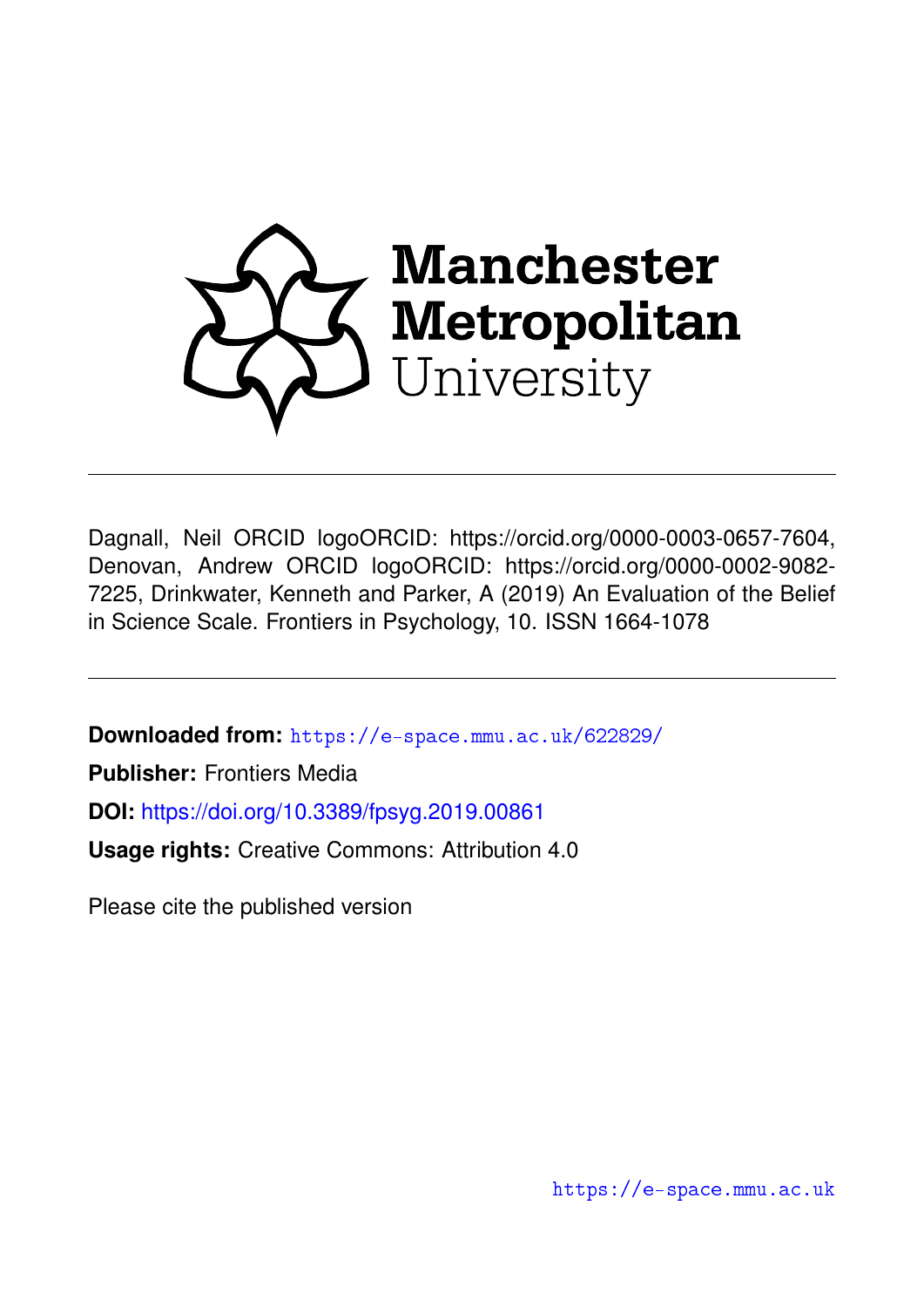



# [An Evaluation of the Belief in](https://www.frontiersin.org/articles/10.3389/fpsyg.2019.00861/full) Science Scale

#### [Neil Dagnall](http://loop.frontiersin.org/people/38621/overview)\*, [Andrew Denovan,](http://loop.frontiersin.org/people/213480/overview) [Kenneth Graham Drinkwater](http://loop.frontiersin.org/people/214173/overview) and [Andrew Parker](http://loop.frontiersin.org/people/77306/overview)

Department of Psychology, Manchester Metropolitan University, Manchester, United Kingdom

The Belief in Science Scale (BISS) is a unidimensional measure that assesses the degree to which science is valued as a source of superior knowledge. Due to increased academic interest in the concept of belief in science, the BISS has emerged as an important measurement instrument. Noting an absence of validation evidence, the present paper, via two studies, evaluated the scale's factorial structure. Both studies drew on data collected from previous research. Study 1 ( $N = 686$ ), using parallel analysis and exploratory factor analysis, identified a unidimensional solution accounting for 56.43% of the observed variance. Study 2 ( $N = 535$ ), using an independent sample, tested the unidimensional solution using confirmatory factor analysis (CFA). Data-model fit was good (marginal for RMSEA): CFI =  $0.93$ , TLI =  $0.91$ , RMSEA =  $0.09$  (90% CI of 0.08 to 0.10), SRMR = 0.04. Invariance testing across gender supported invariance of form, factor structure, and item intercepts for this one-factor model. BISS at the overall level correlated negatively with the reality testing dimension of the Inventory of Personality Organization (IPO-RT), demonstrating convergent validity. Researchers often use the IPO-RT as an indirect index of preference for experiential processing (intuitive thinking). In this context, only BISS scores above the median (second quartile) produced a reduction in experiential-based thinking. The authors discuss these findings in the context of belief in science as a psychometric construct.

## **OPEN ACCESS**

#### Edited by:

Laura Badenes-Ribera, University of Valencia, Spain

#### Reviewed by:

Silvia Testa, University of Turin, Italy Hugo Carretero-Dios, University of Granada, Spain

#### \*Correspondence: Neil Dagnall n.dagnall@mmu.ac.uk

#### Specialty section:

This article was submitted to Quantitative Psychology and Measurement, a section of the journal Frontiers in Psychology

Received: 10 December 2018 Accepted: 01 April 2019 Published: 16 April 2019

#### Citation:

Dagnall N, Denovan A, Drinkwater KG and Parker A (2019) An Evaluation of the Belief in Science Scale. Front. Psychol. 10:861. doi: [10.3389/fpsyg.2019.00861](https://doi.org/10.3389/fpsyg.2019.00861)

Keywords: belief in science, psychometric validation, reality testing, thinking style, convergent validity

## INTRODUCTION

Beliefs are a fundamental aspect of human cognition that fulfill important individual and social functions. Explicitly, beliefs provide meaning, comfort, and communality [\(Hogg and Mulling,](#page-8-0) [1999;](#page-8-0) [Heine et al.,](#page-8-1) [2006\)](#page-8-1). This is particularly true of religious faith, which is associated with a range of positive psychological benefits. These include moderating negative factors related to lack of control [\(Kay et al.,](#page-8-2) [2009\)](#page-8-2), reducing anxiety [\(Inzlicht et al.,](#page-8-3) [2011\)](#page-8-3) and decreasing stress [\(Ano and](#page-8-4) [Vasconcelles,](#page-8-4) [2005\)](#page-8-4). [Farias et al.](#page-8-5) [\(2013\)](#page-8-5) contend that secular beliefs, such as Humanism and political ideologies perform comparable functions within non-religious individuals [\(Gray,](#page-8-6) [2004\)](#page-8-6).

Although science and religion offer competing, often contradictory explanations, at a deeper, conceptual level, research suggests that they perform comparable psychological functions (i.e., structure life, provide reassurance, and facilitate social integration) [\(Ziman,](#page-9-0) [1978/1991\)](#page-9-0). In support of this notion, studies report that beliefs related to human advancement offer positive, compensatory psychological functions [\(Rutjens et al.,](#page-9-1) [2009,](#page-9-1) [2010\)](#page-9-2). Explicitly, higher levels of belief in science are associated with positive psychological outcomes, such as happiness, lower levels of stress and reduced death anxiety [\(Aghababaei et al.,](#page-8-7) [2016\)](#page-8-7).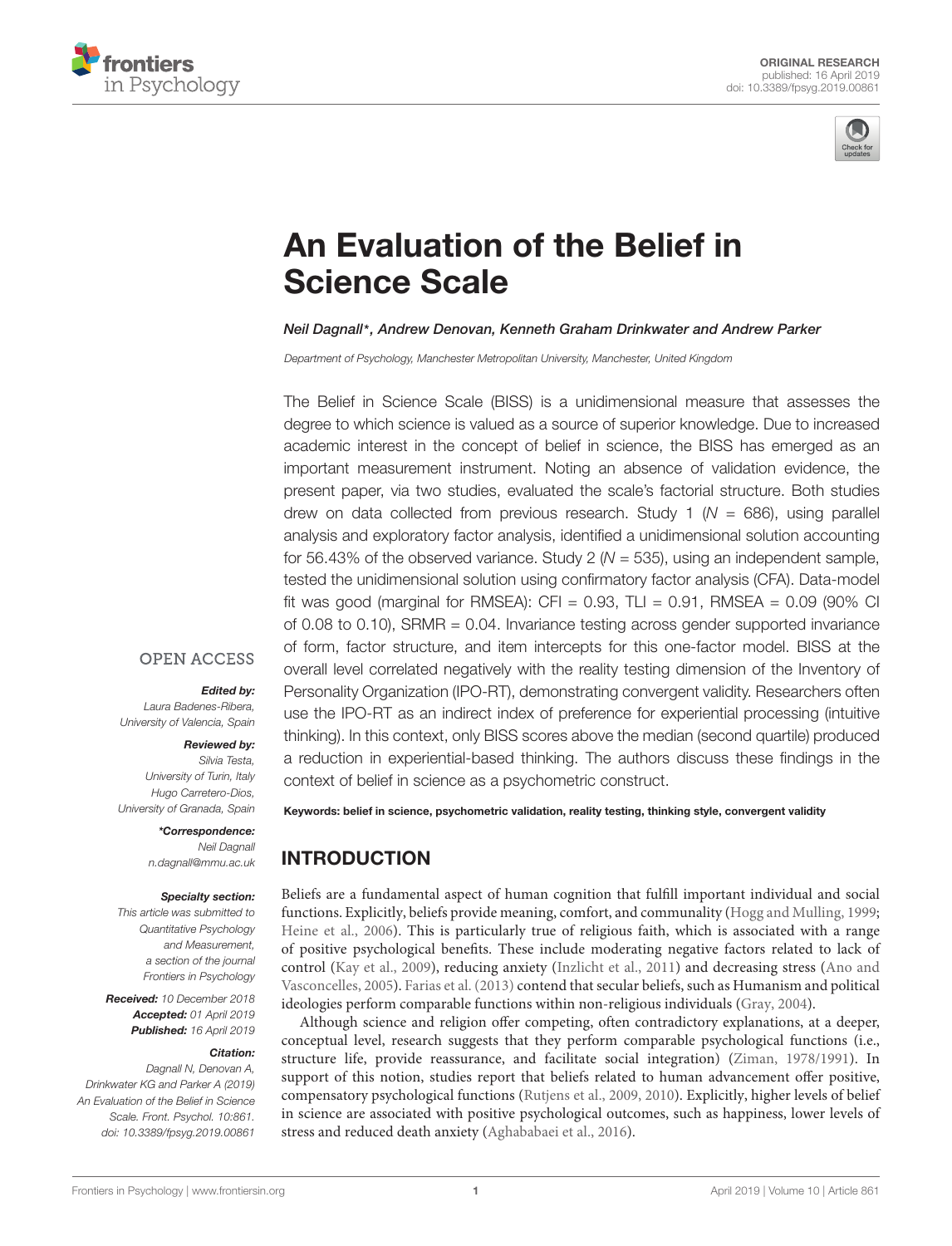Acknowledging the potentially important role that secular beliefs play in modern society, [Farias et al.](#page-8-5) [\(2013\)](#page-8-5) developed the Belief in Science Scale (BISS). The BISS is a 10-item research tool, which measures the degree to which individuals endorse the legitimacy of the scientific approach. Particularly, the BISS assesses belief in the value of science as an institution and a source of superior knowledge. Accordingly, the scale recognizes differences in attitudes toward science. These range from rejection of the scientific approach, through acceptance of science as a reliable but fallible source of knowledge, to the conviction that science provides exclusive, veridical insights into reality. The latter doctrinaire perspective depicts science as a unique, central value. Consistent with this, the defining features of belief in science are confidence and trust in the validity of scientific methods and outcomes. Furthermore, higher belief in science is associated with outright dismissal of notions that sit outside of the traditional scientific framework. This manifests typically as rejection of scientifically unsubstantiated beliefs (i.e., paranormal) and religious skepticism.

[Farias et al.](#page-8-5) [\(2013\)](#page-8-5) tested the notion that belief in science provides secular individuals with psychological meaning and comfort in threatening contexts by conducting two related studies. These necessitated the development of BISS. Prior to the first experiment, [Farias et al.](#page-8-5) [\(2013\)](#page-8-5) gave items assessing belief in science to a sample of 144 participants. Subsequent psychometric examination, in the form of exploratory factor analysis (varimax rotation), yielded a single dimension accounting for 57% of the variance. All items loaded (>0.56) and the scale demonstrated high internal consistency ( $\alpha = 0.86$ ). The overall sample mean  $(M = 3.23, SD = 1.04)$  was consistent with moderate belief in science. In study two  $(N = 60)$ , further consideration of the psychometric properties of BISS, also found good internal consistency ( $\alpha = 0.88$ ).

Following the initial evaluation, [Farias et al.](#page-8-5) [\(2013\)](#page-8-5) used the BISS in their experiments. The first, found that rowers in a high-stress condition (pre-completion) vs. low-stress condition (training) reported greater belief in science. This result was congruent with the notion that belief in science helps secular individuals cope with stress. Although, [Farias et al.](#page-8-5) [\(2013\)](#page-8-5) acknowledged that context manipulation (competition vs. training) might affect also scientific focus (i.e., encourage emphasis on training regimen and equipment).

Within the second experiment, participants were assigned randomly to one of two mortality salience conditions (thoughts and feeling about own death vs. experiencing dental pain; control) and completed self-report measures assessing scientific determinism [\(Paulhus and Carey,](#page-9-3) [2010\)](#page-9-3), religiosity and affect (negative and positive) [\(Watson et al.,](#page-9-4) [1988\)](#page-9-4).

Noting potential construct overlap, a moderate positive correlation between belief in science and scientific determinism [\(Paulhus and Carey,](#page-9-3) [2010\)](#page-9-3), [Farias et al.](#page-8-5) [\(2013\)](#page-8-5) conducted a principal components analysis (PCA) on all science-related items. This used oblimin rotation, an oblique solution that permits factor correlation. The PCA identified three related but distinct factors: belief in science, original 10-items (eigenvalue = 5.74, loadings ≥0.62); scientific determinism (environmental factors), 3-items (eigenvalue = 2.02, loadings  $\geq$  0.68); and scientific determinism (biological factors), 4-items (eigenvalue = 1.79, loadings ≥0.66). This outcome supported the supposition that belief in science, although correlated with scientific determinism, was a separate construct. Consistent with study one outcomes, analysis revealed that participants in the mortality salience condition (vs. controls) scored higher on belief in science.

Overall, findings were consistent with [Farias et al.'](#page-8-5)s [\(2013\)](#page-8-5) conceptualisation of science as a form of "faith" in secular individuals that facilitates coping in stressful and anxietyprovoking situations. Furthermore, [Farias et al.](#page-8-5) [\(2013\)](#page-8-5) concluded that analytical thinking, rational enquiry and consideration of empirical evidence were key characteristics associated with scientific thinking. In this context, belief in science places an emphasis on fact based, objective (vs. objective experiential) evidence.

The BISS has also demonstrated criterion validity across a range of studies. For instance, [Irwin et al.](#page-8-8) [\(2016\)](#page-8-8) reported a negative moderate correlation ( $r = -0.55$ ) between belief in science and the New Age Beliefs subscale of the Survey of Scientifically Unsubstantiated Beliefs (SUBS) [\(Irwin and Marks,](#page-8-9) [2013\)](#page-8-9). This was consistent with [Irwin et al.](#page-8-10) [\(2015\)](#page-8-10), who observed strong negative associations between BISS and SUBS subscales (New Age Beliefs,  $r = -0.63$ ; Traditional Religious Beliefs,  $r = -0.71$ ). Moreover, [Irwin et al.](#page-8-10) [\(2015\)](#page-8-10) reported a moderate negative relationship ( $r = -0.32$ ) between BISS and The Inventory of Personality Organization (IPO–RT; [Lenzenweger](#page-8-11) [et al.,](#page-8-11) [2001\)](#page-8-11). The IPO–RT assesses self-reported proneness to deficits in reality testing and researchers often use the scale as an index of experiential, intuitive thinking style [\(Drinkwater et al.,](#page-8-12) [2012;](#page-8-12) [Dagnall et al.,](#page-8-13) [2015a,](#page-8-13) [2018;](#page-8-14) [Denovan et al.,](#page-8-15) [2017b\)](#page-8-15).

Consistent with this notion, [Irwin et al.](#page-8-8) [\(2016\)](#page-8-8) found that believers in the paranormal tended to discount the values of science, and preferred to endorse ideas based on their emotional (rather than their rational) appeal. Accordingly, believers subject decisions to less critical scrutiny. [Irwin et al.](#page-8-8) [\(2016\)](#page-8-8) concluded that these characteristics reflect opposing worldviews. The scientific perspective comprises presumptive skepticism and an acceptance of the values of science, whereas a subjective and anti-materialistic outlook on life typifies paranormal belief [\(Zusne and Jones,](#page-9-5) [1989\)](#page-9-5). Generally, these findings concur with preceding work that indicates that faith in science, religion and the paranormal represent independent dimensions of belief [\(Williams et al.,](#page-9-6) [1989;](#page-9-6) [Ståhl et al.,](#page-9-7) [2016\)](#page-9-7).

Despite these encouraging outcomes, the BISS is psychometrically underdeveloped. Even though widely cited, researchers have yet to validate the BISS. Indeed, consideration of the literature reveals that other than the reported EFA, the BISS structure remains unsubstantiated. Furthermore, within studies employing the BISS, authors have either failed to include psychometric details [\(Valdesolo et al.,](#page-9-8) [2016\)](#page-9-8), or merely confirmed that the BISS possesses high internal consistency (i.e., [Irwin et al.,](#page-8-10) [2015,](#page-8-10) α = 0.93; [Ståhl et al.,](#page-9-7) [2016,](#page-9-7) α = 0.96). This lacks exactitude and rigor because scale analysis has failed to progress beyond EFA. Hence, further research is required to evaluate the measurement properties of the BISS.

Additionally, EFA is problematic when used in isolation because it merely identifies underlying factor structure within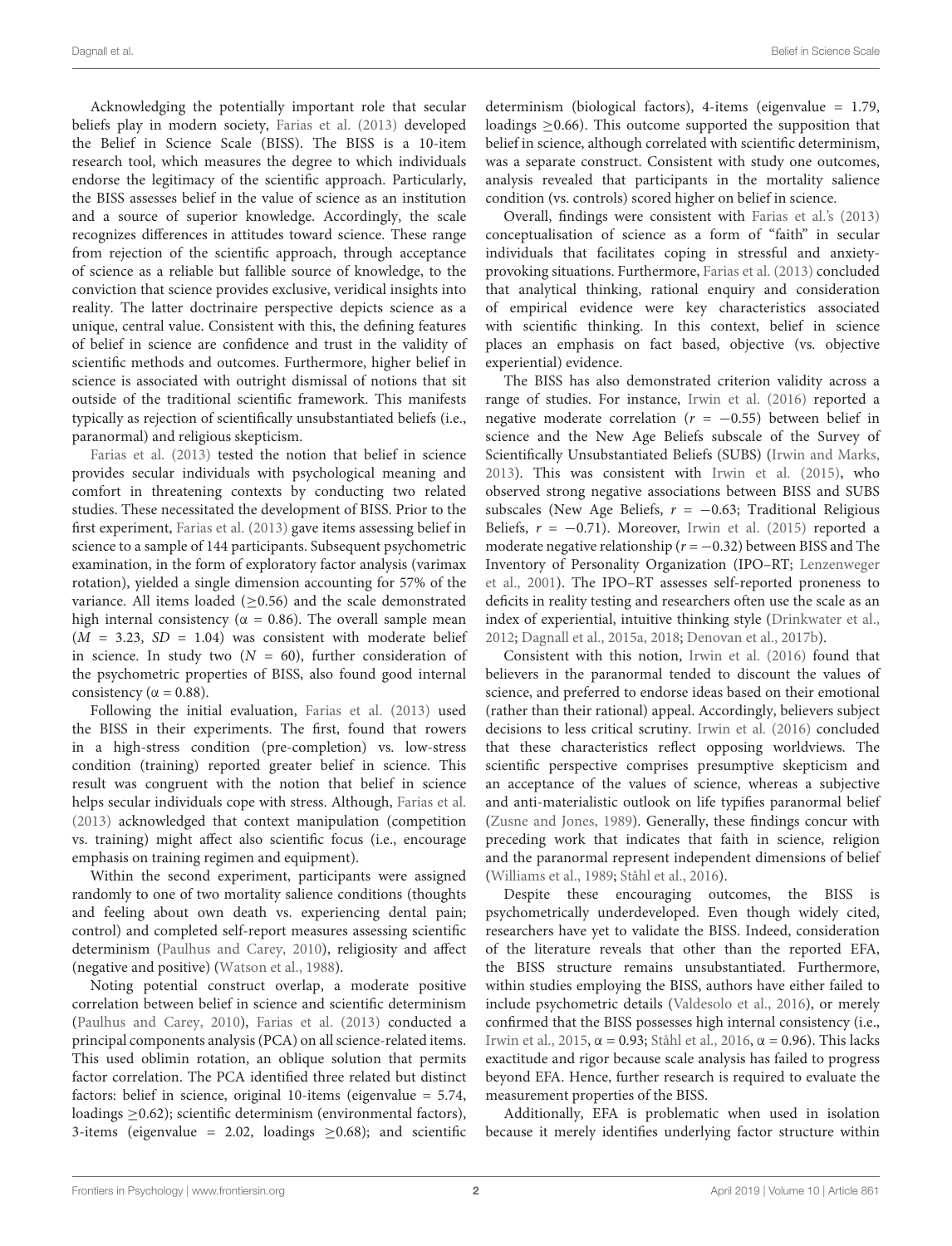observed variables without reference to outcome (i.e., construct coherence). Typically, confirmatory factor analysis (CFA) is generally required to test the appropriateness of the emergent model [\(Suhr,](#page-9-9) [2006\)](#page-9-9). This is consistent with psychometric theorists, who contend that scale development should start with exploration (EFA) then progress to CFA. CFA is preferable when measurement models possess a well-developed underlying theory for hypothesized patterns of loadings [\(Hurley et al.,](#page-8-16) [1997\)](#page-8-16). In the case of BISS, [Farias et al.](#page-8-5) [\(2013\)](#page-8-5) advocate a single, general factor underpinning belief in science. Hence, a thorough examination of scale structure is required in order to establish the conceptual constraints of the scale and determine its usefulness as a general measure of belief in science.

The present study examined the psychometric properties of the BISS by performing two related studies. Study 1 evaluated the analysis performed by [Farias et al.](#page-8-5) [\(2013\)](#page-8-5) via utilizing Horn's parallel analysis in addition to EFA. This was necessary to examine the replicability of [Farias et al.'](#page-8-5)s [\(2013\)](#page-8-5) results in an EFA context. Study 2 comprised a test of the resultant factor model from study 1 using CFA. Invariance testing followed an analysis of general factor structure, by assessing the degree to which different groups (males and females) performed on the measure. Invariance testing provides a further level of psychometric scrutiny by evaluating the extent to which scores reflect true differences across groups as opposed to artifacts of measurement bias [\(Brown,](#page-8-17) [2006;](#page-8-17) [Byrne,](#page-8-18) [2010;](#page-8-18) [Denovan et al.,](#page-8-19) [2017a\)](#page-8-19). Study 2 extended the preceding study by testing the emergent factor structure within an independent sample, and by assessing the convergent validity of BISS. Convergent validity is useful to assess whether a measure of a specific construct aligns with another measure it should theoretically relate to. The IPO-RT was an appropriate measure because it is a known correlate of belief in science, which indexes intuitive thinking. Specifically, the IPO-RT assesses proneness to reality testing deficits [\(Dagnall et al.,](#page-8-20) [2014,](#page-8-20) [2015b,](#page-8-21) [2018\)](#page-8-14). Explicitly, "the capacity to differentiate self from non-self, intrapsychic from external stimuli, and to maintain empathy with ordinary social criteria of reality" [\(Kernberg,](#page-8-22) [1996,](#page-8-22) p. 120). This delineation is consistent with [Langdon](#page-8-23) [and Coltheart'](#page-8-23)s [\(2000\)](#page-8-23) information-processing style account of belief generation. Noting these conceptual features, researchers frequently use the IPO-RT as an index of experiential, intuitive thinking style [\(Drinkwater et al.,](#page-8-12) [2012;](#page-8-12) [Dagnall et al.,](#page-8-21) [2015b;](#page-8-21) [Denovan et al.,](#page-8-19) [2017a\)](#page-8-19).

# MATERIALS AND METHODS

## Data Collection and Procedure

In order to evaluate the psychometric properties of the BISS two independent samples of respondents were required. To create these, amalgamation of data sets from previously published studies and ongoing research projects was undertaken. The researchers collected all data via online survey. In total, this comprised five merged data sets. Researchers have previously successfully utilized this method to generate large heterogeneous samples. Prominent examples are Revised Paranormal Belief Scale [\(Drinkwater et al.,](#page-8-24) [2017\)](#page-8-24), and Australian Sheep Goat Scale [\(Drinkwater et al.,](#page-8-25) [2018\)](#page-8-25).

Integration of BISS data sets was apposite since the research team have previously used the measure in comparable selfreport studies. These have addressed a range of diverse research questions. The main advantage of data merging is the generation of sample sizes that permit the use of sophisticated statistical techniques. Explicitly, the combining data increases sample size, enhances statistical power and produces greater within sample variation [\(Van der Steen et al.,](#page-9-10) [2008\)](#page-9-10). This is particularly important when using procedures such as CFA, which require as many cases as possible [\(Brown,](#page-8-17) [2006\)](#page-8-17). Hence, consolidation of BISS data was a convenient method that utilized existing, previously screened data to meet analytical constraints. Moreover, this approach generates a sample that would be difficult to recruit because of cost and time limitations.

Data collection for both studies occurred between September 2012 and September 2016 (see section "Ethics"). Recruitment was by emails to students (undergraduate and postgraduate) enrolled on healthcare programs (Nursing, Physiotherapy, Psychology, Speech, and Language Therapy, etc.), staff across faculties at the Manchester Metropolitan University, and local businesses/community groups. There were two exclusion criteria. Firstly, respondents had to be at least 18 years of age. Secondly, in order to prevent multiple responses instructions stated that respondents must not participate if they had undertaken similar or related research.

In all cases, respondents within the original research completed the BISS alongside several other measures. These assessed cognitive-perceptual personality factors, decisionmaking and anomalous beliefs (i.e., [Irwin et al.,](#page-8-10) [2015,](#page-8-10) [2016\)](#page-8-8). In study 1, the BISS did not appear alongside the IPO-RT, whereas study 2 data derived from instances where the BISS and IPO-RT appeared within the same set of measures.

All studies employed the same, routine standardized procedures. Before undertaking the measures potential respondents received detailed information from the researchers. This outlined study aims, purpose, content, and ethical procedures. Assenting respondents provided informed consent via a survey option confirming willingness to participate. Subsequently, respondents received the study materials. Together with study measures there was a brief demographic section requesting age, preferred gender, and course of study if student, or occupation. Procedural instructions were consistent across studies. They directed respondents to progress through sections systematically, respond to items in an open and honest manner, work at their own pace, and reassured respondents that there were no right or wrong answers. To prevent potential order effects section order rotated across respondents.

## Ethics Statement

The research team gained ethical authorization for a program of studies exploring relationships between anomalous beliefs, decision-making and cognitive-perceptual personality factors as part of the grant bidding process. In total, there were three biannual calls (September 2012, 2014, and 2016). Review rated each application as routine and granted ethical approval. The Director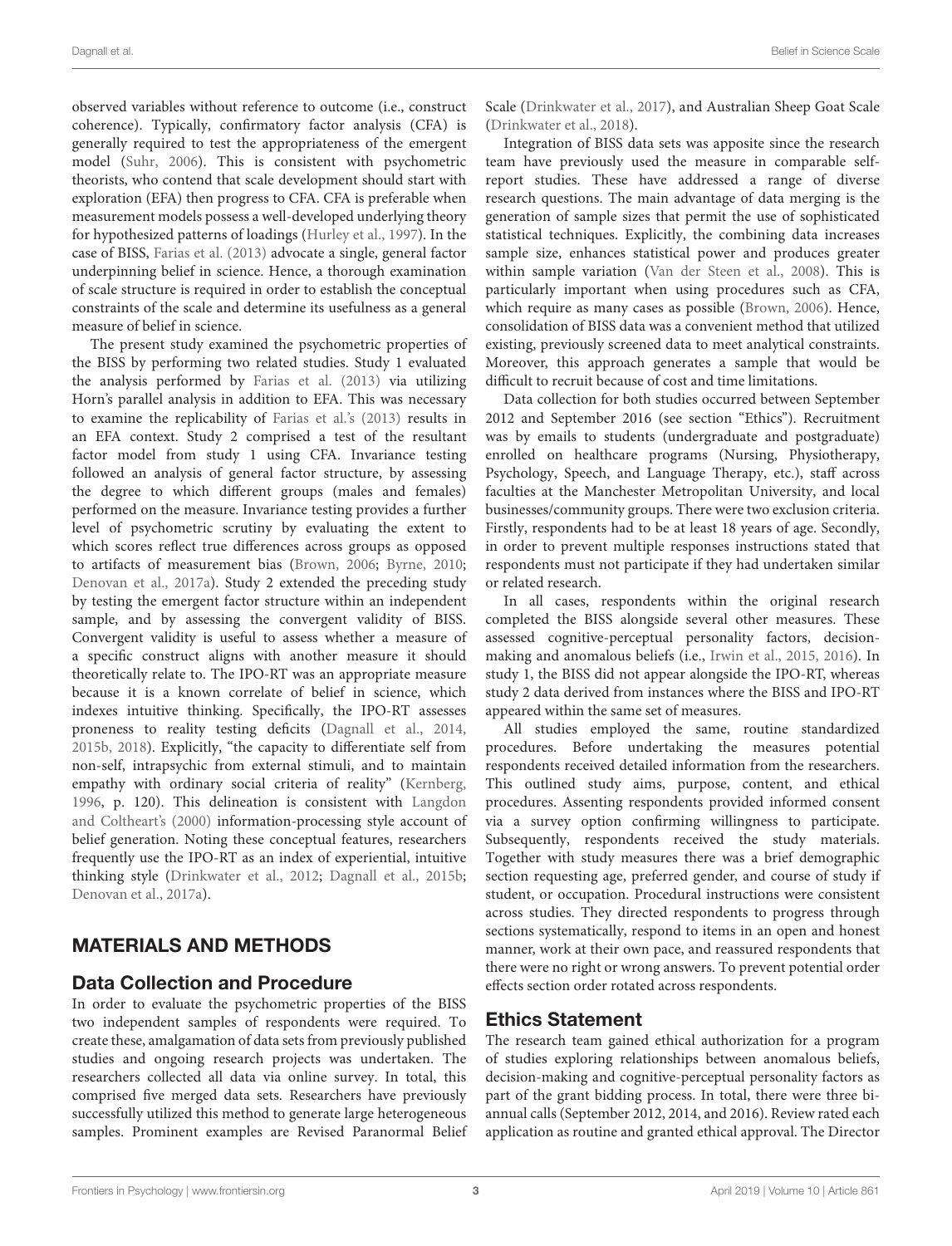of the Research Institute for Health and Social Change (Faculty of Health, Psychology and Social Care) and Ethics Committee within the Manchester Metropolitan University supervised this process. This process demanded that two experienced reviewers scrutinized the documentation. If research, as in this case, is classified as routine this constitutes full ethical approval. This was the required level of institutional approval at that point in time.

## **Respondents**

## Study 1

The data set for study 1 contained 686 respondents. The mean (*M*) sample age was 26.70 years (*SD* = 11.07, range = 18– 69 years). Disaggregation by gender revealed that 279 (40%) respondents were male and 407 (60%) female. Skewness and kurtosis values were within the recommended range of −2.0 to +2.0 [\(Byrne,](#page-8-18) [2010;](#page-8-18) **[Table 1](#page-4-0)**). However, examination of multivariate normality suggested non-normality, as [Mardia'](#page-8-26)s [\(1970\)](#page-8-26) skewness ( $b1p = 9.80$ ,  $p < 0.001$ ) and kurtosis estimates  $(b2p = 29.737, p < 0.001)$  indicated significant deviation from a normal distribution.

### Study 2

The Study 2 sample comprised 534 (262, 49% male; 272, 51% female) respondents who had completed both the BISS and the IPO-RT. Mean  $(M)$  sample age was 37  $(SD = 14.74$ , range = 18– 71 years). All items, with the exception of IPO-RT items 4 and 16, demonstrated acceptable univariate skewness and kurtosis (i.e.,

between −2.0 and +2.0) (**[Table 1](#page-4-0)**). Although, multivariate nonnormality existed (skewness:  $b1p = 130.27$ ,  $p < 0.001$ ; kurtosis:  $b2p = 52.28, p < 0.001$ ).

## **Measures**

## Study 1

The only measure examined in Study 1 was the BISS. The BISS is a 10-item, self-report tool that assesses level of epistemic beliefs related to science. Specifically, items reference notions of scientific pre-eminence (i.e., the idea that science possesses unique and central value that provide a superior, exclusive guide to reality) [\(Farias et al.,](#page-8-5) [2013;](#page-8-5) [Valdesolo et al.,](#page-9-8) [2016\)](#page-9-8). Items take the form of statements (e.g., "We can only rationally believe in what is scientifically provable"), and respondents indicate level of agreement via a 6-point Likert scale (ranging from 1 "strongly disagree" to 6 "strongly agree"). Thus, raw scores range from 10 to 60, with higher scores indicating stronger belief in science. Previous work reports that the BISS is unidimensional and possesses high internal consistency [\(Farias et al.,](#page-8-5) [2013;](#page-8-5) [Irwin et al.,](#page-8-10) [2015\)](#page-8-10).

#### Study 2

In study 2, alongside the BISS, respondents completed the IPO-RT subscale of The Inventory of Personality Organization (IPO–RT; [Lenzenweger et al.,](#page-8-11) [2001\)](#page-8-11). Within the IPO-RT, there are 20-items presented as statements (e.g., "When everything around me is unsettled and confused, I feel that way inside"). Respondents indicate the degree to which they endorse each statement using a five-point Likert scale

<span id="page-4-0"></span>

|                  | Study 1 |      |         |         | Study 2 |      |         |         |                    |      |      |         |         |
|------------------|---------|------|---------|---------|---------|------|---------|---------|--------------------|------|------|---------|---------|
| <b>BISS item</b> | М       | SD   | Skew.   | Kurt.   | М       | SD   | Skew.   | Kurt.   | <b>IPO-RT</b> item | M    | SD   | Skew.   | Kurt.   |
| Q1               | 4.90    | 1.41 | $-1.38$ | 1.09    | 5.21    | 1.27 | $-1.67$ | 1.98    | Q1                 | 2.98 | 0.88 | $-0.19$ | 0.04    |
| Q2               | 4.05    | 1.46 | $-0.55$ | $-0.48$ | 4.73    | 1.44 | $-1.04$ | 0.19    | Q2                 | 2.19 | 1.01 | 0.35    | $-0.79$ |
| Q3               | 3.97    | 1.53 | $-0.49$ | $-0.82$ | 4.27    | 1.67 | $-0.66$ | $-0.85$ | Q3                 | 2.47 | 0.97 | 0.22    | $-0.53$ |
| Q4               | 3.36    | 1.60 | $-0.03$ | $-1.23$ | 3.52    | 1.74 | $-0.17$ | $-1.35$ | Q4                 | 1.41 | 0.70 | 1.90    | 3.91    |
| Q <sub>5</sub>   | 3.31    | 1.53 | 0.01    | $-1.09$ | 3.65    | 1.69 | $-0.14$ | $-1.25$ | Q <sub>5</sub>     | 2.43 | 0.97 | 0.15    | $-0.44$ |
| Q6               | 3.54    | 1.59 | $-0.15$ | $-1.14$ | 4.01    | 1.79 | $-0.47$ | $-1.14$ | Q <sub>6</sub>     | 2.22 | 1.05 | 0.59    | $-0.32$ |
| Q7               | 3.19    | 1.60 | 0.17    | $-1.14$ | 3.52    | 1.78 | $-0.08$ | $-1.37$ | Q7                 | 1.66 | 0.92 | 1.29    | 1.00    |
| Q8               | 3.49    | 1.56 | $-0.12$ | $-1.05$ | 3.84    | 1.63 | $-0.37$ | $-1.02$ | Q8                 | 1.51 | 0.84 | 1.59    | 1.80    |
| Q9               | 4.09    | 1.49 | $-0.65$ | $-0.44$ | 4.46    | 1.59 | $-0.89$ | $-0.29$ | Q9                 | 2.05 | 1.10 | 0.66    | $-0.64$ |
| Q10              | 4.57    | 1.32 | $-0.84$ | 0.26    | 5.02    | 1.23 | $-1.18$ | 0.73    | Q10                | 2.14 | 0.96 | 0.48    | $-0.38$ |
|                  |         |      |         |         |         |      |         |         | Q11                | 1.71 | 0.85 | 1.07    | 0.68    |
|                  |         |      |         |         |         |      |         |         | Q12                | 1.63 | 0.89 | 1.20    | 0.49    |
|                  |         |      |         |         |         |      |         |         | Q13                | 1.93 | 0.91 | 0.85    | 0.46    |
|                  |         |      |         |         |         |      |         |         | Q14                | 2.02 | 1.02 | 0.77    | $-0.18$ |
|                  |         |      |         |         |         |      |         |         | Q15                | 2.02 | 1.16 | 0.90    | $-0.18$ |
|                  |         |      |         |         |         |      |         |         | Q16                | 1.54 | 0.97 | 1.89    | 2.94    |
|                  |         |      |         |         |         |      |         |         | Q17                | 2.26 | 1.07 | 0.29    | $-0.88$ |
|                  |         |      |         |         |         |      |         |         | Q18                | 1.71 | 0.88 | 1.12    | 0.63    |
|                  |         |      |         |         |         |      |         |         | Q19                | 1.61 | 0.87 | 1.25    | 0.67    |
|                  |         |      |         |         |         |      |         |         | Q20                | 2.13 | 1.01 | 0.68    | $-0.02$ |

BISS, Belief in Science Scale, IPO-RT, Inventory of Personality Organization-Reality Testing subscale.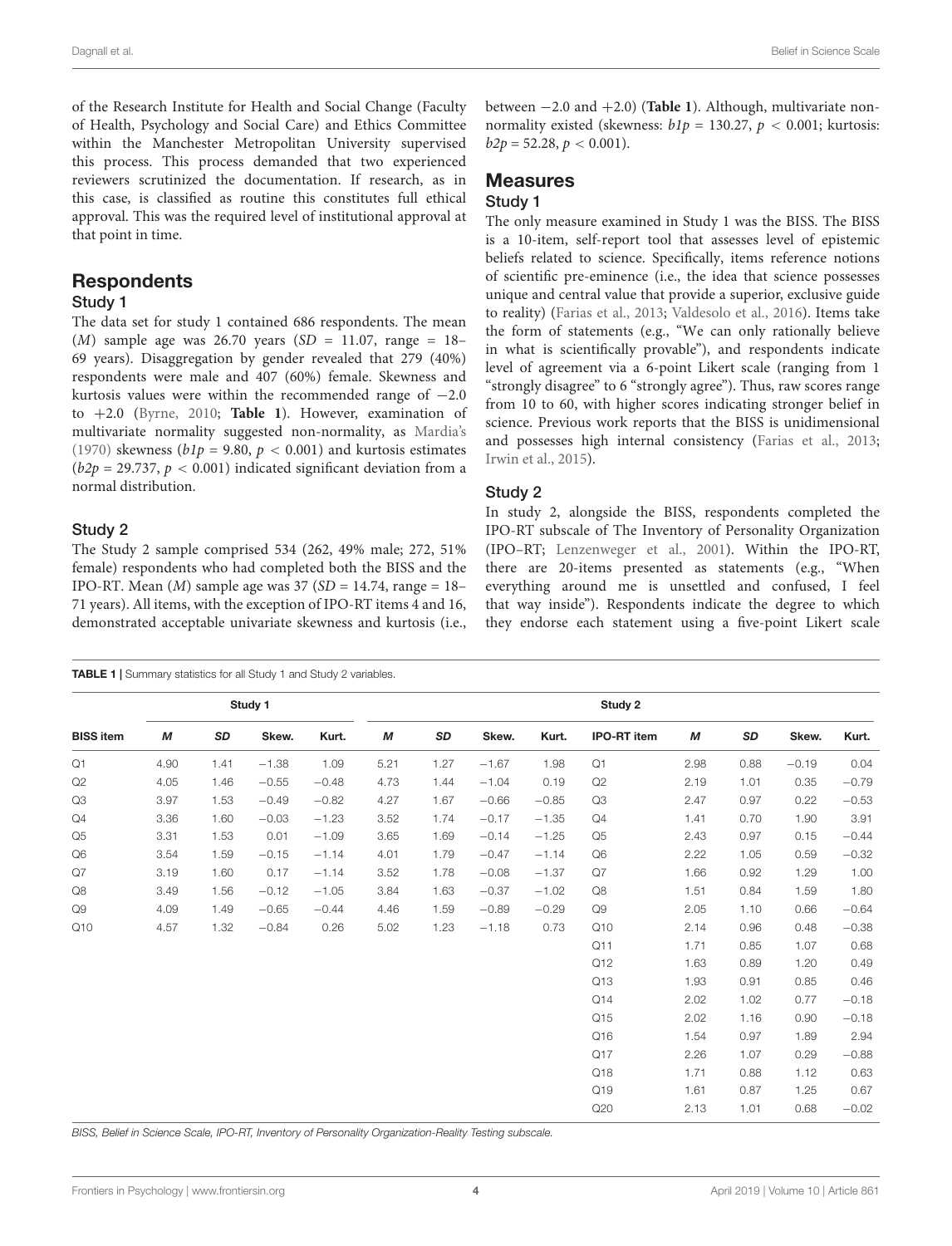$(1$  = never true to 5 = always true). Accordingly, total scores range from 20 to 100, with higher scores reflecting subjective evaluation of perceived likelihood of reality testing errors. Researchers often use IPO-RT scores as an index of intuitive thinking style [\(Denovan et al.,](#page-8-15) [2017b\)](#page-8-15). This derives from the supposition that the IPO-RT references suspension of reality testing, external critical evaluation [\(Irwin,](#page-8-27) [2004\)](#page-8-27). Studies have established the psychometric properties of the IPO-RT. Particularly the measure possesses construct validity and demonstrates excellent internal consistency ( $\alpha = 0.90$ ;  $\omega$  = 0.93) and test–retest reliability [\(Lenzenweger et al.,](#page-8-11) [2001;](#page-8-11) [Dagnall et al.,](#page-8-14) [2018\)](#page-8-14).

## Data Analysis

Psychometric examination of the BISS progressed through a series of increasingly sophisticated analytical techniques. These included Horn's parallel analysis, exploratory factor analysis [EFA via maximum likelihood (MLR)], and CFA. The initial use of parallel analysis alongside scree plot assessment was necessary to judge the number of underlying factors. In addition, parallel analysis represents the most accurate approach to determine the quantity of factors to keep [\(Pallant,](#page-9-11) [2007\)](#page-9-11). Accordingly, this included random resampling of the raw data [\(O'connor,](#page-9-12) [2000\)](#page-9-12). EFA (SPSS 25) using the suggested number of factors then provided information on item loadings [\(Çokluk and Koçak,](#page-8-28) [2016\)](#page-8-28).

Following parallel analysis and EFA, CFA conducted via Mplus 7.4 [\(Muthén and Muthén,](#page-9-13) [2015\)](#page-9-13) assessed the appropriateness of data-model fit. Testing used the robust MLR method. This produces MLR parameter estimates and standard errors that are robust to instances of non-normality [\(Marsh et al.,](#page-8-29) [2013\)](#page-8-29).

The chi-square statistic  $(\chi^2)$ , Comparative Fit Index (CFI), Tucker-Lewis Index (TLI) and absolute fit indices (Root-Mean-Square Error of Approximation, RMSEA; Standardized Root-Mean-Square Residual, SRMR) gaged model fit. The 90% confidence interval (CI) was included for RMSEA. CFI and TLI values >0.90 indicates good fit [\(Hopwood and Donnellan,](#page-8-30) [2010\)](#page-8-30). According to [Browne and Cudeck](#page-8-31) [\(1993\)](#page-8-31), absolute values of 0.05, 0.06–0.08, and 0.08–1.0 reflect good, satisfactory, and marginal fit for RMSEA and SRMR.

Omega coefficient (estimated using JASP; Jeffreys's Amazing Statistics Program) determined internal consistency before invariance testing. This is a more effective reliability estimate than popular approaches such as coefficient alpha, which typically over- or underestimates the true reliability of a measure [\(Deng and Chan,](#page-8-32) [2017\)](#page-8-32). Multigroup CFA examined invariance of factor structure (configural), factor loadings (metric), and item intercepts (scalar) in relation to gender for the superior factor solution. [Chen's](#page-8-33) [\(2007\)](#page-8-33) criteria of a CFI difference  $\leq 0.01$ and RMSEA  $\leq$  0.015 determined satisfactory fit for each invariance test.

In order to determine the replicability of the factor model from Study 1 in an independent sample, Study 2 analysis examined this model using CFA and measurement invariance. Also within Study 2, a test of convergent validity occurred. This involved comparing BISS with the criterion measure IPO-RT.

# RESULTS

# Study 1

For parallel analysis, eigenvalues from the raw data with values higher than those from the random data represent the resultant factors. A parallel analysis (with 1000 resamples) revealed that one factor (eigenvalue = 5.64) possessed an eigenvalue higher than random data (eigenvalue = 1.19). Therefore, one factor existed. Scree plot assessment further confirmed this. EFA examined the BISS with the restricted number of factors [\(Çokluk and Koçak,](#page-8-28) [2016\)](#page-8-28). Results revealed satisfactory sampling adequacy; Kaiser-Meyer-Olkin measure  $(KMO) = 0.92$  and a reasonable item correlation matrix, Bartlett's Test of Sphericity ( $p < 0.001$ ). The single factor explained 56.43% of variance, and all factor loadings bar one (item 2) exceeded 0.4 [\(Norman and Streiner,](#page-9-14) [1994\)](#page-9-14) with the majority of items (8 of 10) exceeding the strict factor loading requirements of 0.6 by [Hair et al.](#page-8-34) [\(1998\)](#page-8-34). Although item 2 loaded below 0.4, it exceeded the minimum cut-off of 0.32 suggested by [Tabachnick and Fidell](#page-9-15) [\(2014\)](#page-9-15). Lastly, examination of internal consistency revealed omega reliability was high for BISS,  $\omega = 0.91$ .

## Study 2

A replication of the resultant one-factor model in study 1 with a separate dataset revealed (using CFA) good fit and marginal fit for RMSEA,  $\chi^2$  (35,  $N = 534$ ) = 202.26,  $p < 0.001$ ,  $CFI = 0.93$ ,  $TLI = 0.91$ , RMSEA = 0.09 (90% CI of 0.08 to 0.10), SRMR = 0.04. Inspection of standardized parameter estimates (**[Table 2](#page-6-0)**) reported a similar distribution of item loadings to study 1. Omega reliability was consistent with Study 1 (i.e., high for BISS,  $\omega = 0.93$ ). In addition, for IPO-RT omega reliability was good,  $\omega = 0.88$ .

Multi-group analysis comparing gender revealed good model fit at the configural level across indices (excluding RMSEA),  $\chi^2$  $(70, N = 534) = 239.73, p < 0.001, CFI = 0.93, TLI = 0.91,$ RMSEA =  $0.09$  (90% CI of 0.08 to 0.10), SRMR = 0.04. For metric invariance, an acceptable CFI difference of 0.005 existed alongside a minimal RMSEA difference of 0.002. Scalar invariance testing indicated a satisfactory difference for CFI (0.009) and RMSEA (0.001).

A test of convergent validity examined Pearson correlations between total BISS with Reality Testing (IPO-RT). Total BISS possessed a significant negative correlation with IPO-RT,  $r(532) = -0.28$ ,  $p < 0.001$  (95% CI of -0.36 to −0.19). Post hoc analyses split BISS at the quartile level to assess further its relationship with IPO-RT. A one-way ANOVA (using bootstrapping with 1000 resamples) indicated a differential relationship existed between BISS quartiles and IPO-RT,  $F(3,530) = 17.62$ ,  $p < 0.001$ . Given the identification of non-normality in the data, bootstrapping enables a more accurate estimation of  $p$ -values and standard errors [\(Byrne,](#page-8-18) [2010\)](#page-8-18). Indeed, bootstrapping performs well even in datasets of extreme non-normality [\(Nevitt and Hancock,](#page-9-16) [2001\)](#page-9-16), and is a suitable alternative to MLR estimation considering an ANOVA command is not present in Mplus. The bootstrapping procedure generated estimations of standard errors alongside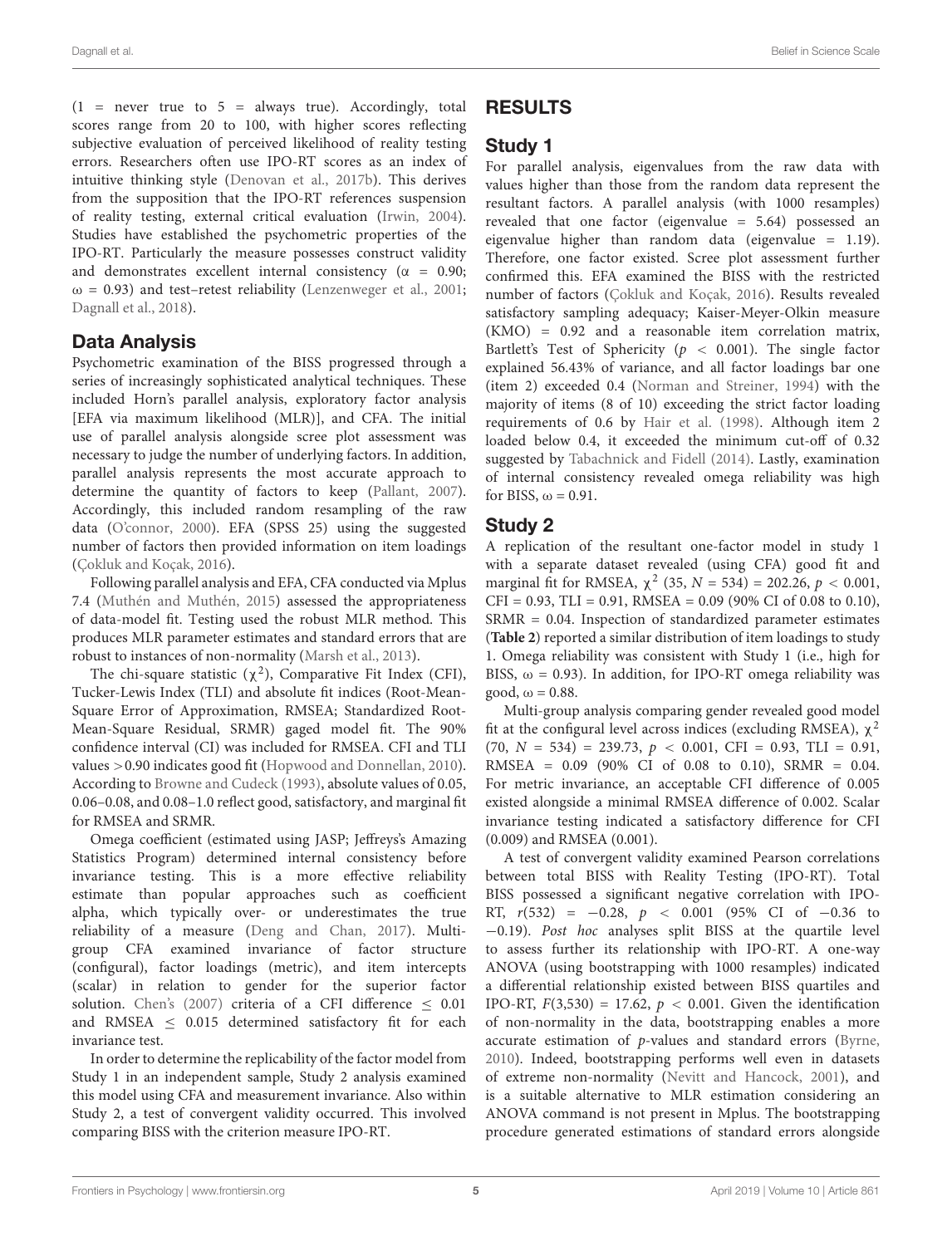<span id="page-6-0"></span>TABLE 2 | Standardized parameter estimates for CFA in Study 2.

| Item                                                                                   | <b>Parameter estimate</b> | $R^2$ |
|----------------------------------------------------------------------------------------|---------------------------|-------|
| Q1 Science provides us with a better understanding of the universe than does religion. | $0.59**$                  | 0.35  |
| Q2 "In a demon-haunted world, science is a candle in the dark." (Carl Sagan)           | $0.47**$                  | 0.22  |
| Q3 We can only rationally believe in what is scientifically provable.                  | $0.80**$                  | 0.65  |
| Q4 Science tells us everything there is to know about what reality consists of.        | $0.79**$                  | 0.62  |
| Q5 All the tasks human beings face are soluble by science.                             | $0.82**$                  | 0.67  |
| Q6 The scientific method is the only reliable path to knowledge.                       | $0.90**$                  | 0.81  |
| Q7 The only real kind of knowledge we can have is scientific knowledge.                | $0.88**$                  | 0.78  |
| Q8 Science is the most valuable part of human culture.                                 | $0.76***$                 | 0.58  |
| Q9 Science is the most efficient means of attaining truth.                             | $0.81**$                  | 0.66  |
| Q10 Scientists and science should be given more respect in modern society.             | $0.68**$                  | 0.46  |

 $*$ \*Indicate  $p < 0.001$ ; all  $R^2$ -values statistically significant at  $p < 0.001$ .

bias-corrected and accelerated CIs (at the 95% confidence level). Further scrutiny via mean comparisons tested the possibility that the relationship between BIS and IPO-RT was not linear. Using Bonferroni correction revealed, that whilst no differences were present between the first and second quartile, scores above the median differed significantly from those below the median. This indicates that a moderate level of BISS is required before a decline in intuitive thinking becomes evident (**[Table 3](#page-6-1)**).

## **DISCUSSION**

The present paper found that, consistent with [Farias et al.](#page-8-5) [\(2013\)](#page-8-5), a one-factor solution best explained BISS scores. Further psychometric consideration revealed that the measure demonstrated good/excellent internal consistency across the two studies (study 1,  $\omega$  = 0.91, study 2,  $\omega$  = 0.93). Examination of scale items indicated that respondents esteemed both the principles of science (i.e., providing meaning) and the application of science to specific applications (i.e., problem solving).

Studies 1 and 2 validated the one-factor solution, signifying that this was congruent with the single factor model advocated by [Farias et al.](#page-8-5) [\(2013\)](#page-8-5). Support for the one-factor solution was compelling because study 2 using an independent sample replicated the model tested in study 1. In terms of convergent validity, the BISS negatively correlated with reality testing  $(r = -0.28)$ . The size of this relationship was similar to the correlation observed by [Irwin et al.](#page-8-10) [\(2015\)](#page-8-10) ( $r = -0.32$ ). Overall, findings suggest that belief in science is moderately associated with the tendency to engage in experiential, intuitive thought. Within the present study, the BISS correlated negatively with the IPO-RT.

Collectively study findings indicated that higher levels of belief in science were associated with a lower propensity to reality testing deficits. A caveat to this statement was the observation that a decline in RT scores was evident only within participants scoring above the median on BISS,  $r = -0.12$ ,  $n = 269$ ,  $p = 0.03$ (95% CI of  $-0.02$  to  $-0.24$ ). Below the median, there was no relationship between BISS and IPO-RT,  $r = -0.01$ ,  $n = 265$ ,  $p = 0.449$  (95% CI of  $-0.14$  to 0.13). This implies that moderate levels of BISS were required to facilitate a reduction in subjective, experiential-based thinking.

This view is consistent with the conceptual nature of scientific thinking. Explicitly, that analytical thinking is a key tenet of the scientific approach. This includes critical evaluation in the form of rational enquiry and objective consideration of evidence. These features are inherently contrary to intuitive thinking, which draws upon experiential, subjective appraisal of information. In this context, the findings are congruent with [Farias et al.'s](#page-8-5) [\(2013\)](#page-8-5) notion that higher levels of belief in science reflect a preference for analytical thinking. This typically manifests as a predilection for objective, external fact based (vs. subjective experiential) evidence.

Although these conclusions are congruent with previous research, there are limitations to consider. A particular concern is the size of the correlation between BISS and RT, which was only in the medium range. Indeed, the variables shared only approximately 7% variance. This is indicative of the fact that a range of factors in addition to belief in science influence thinking style. These include, but are not restricted to, motivation or ability to expend cognitive effort [\(Shiloh et al.,](#page-9-17) [2002\)](#page-9-17), and ability, in the form of task-relevant background knowledge or expertise [\(Novak and](#page-9-18) [Hoffman,](#page-9-18) [2008\)](#page-9-18). Accordingly, future studies should examine the degree to which these factors interact with belief in

<span id="page-6-1"></span>

|                           | Comparisons (mean differences) between<br>quartiles |               |  |  |  |  |
|---------------------------|-----------------------------------------------------|---------------|--|--|--|--|
| Contrast                  | Mean difference (Sig.)                              | 95% BCa CI    |  |  |  |  |
| Quartile 1 vs. Quartile 2 | 0.74(0.537)                                         | $-1.58, 3.06$ |  |  |  |  |
| Quartile 1 vs. Quartile 3 | $4.99( < 0.001)$ **                                 | 2.49. 7.69    |  |  |  |  |
| Quartile 1 vs. Quartile 4 | $7.75(< 0.001)$ **                                  | 5.39.10.18    |  |  |  |  |
| Quartile 2 vs. Quartile 3 | $4.25(0.004)$ *                                     | 1.71.6.85     |  |  |  |  |
| Quartile 2 vs. Quartile 4 | $7.01( < 0.001)$ **                                 | 4.60, 9.35    |  |  |  |  |
| Quartile 3 vs. Quartile 4 | $2.76(0.026)^*$                                     | 0.48, 5.09    |  |  |  |  |

∗ Indicates p < 0.05, ∗∗indicates p < 0.001; 95% BCa CI: Bias-corrected and Accelerated confidence interval based on 1000 bootstrapped samples.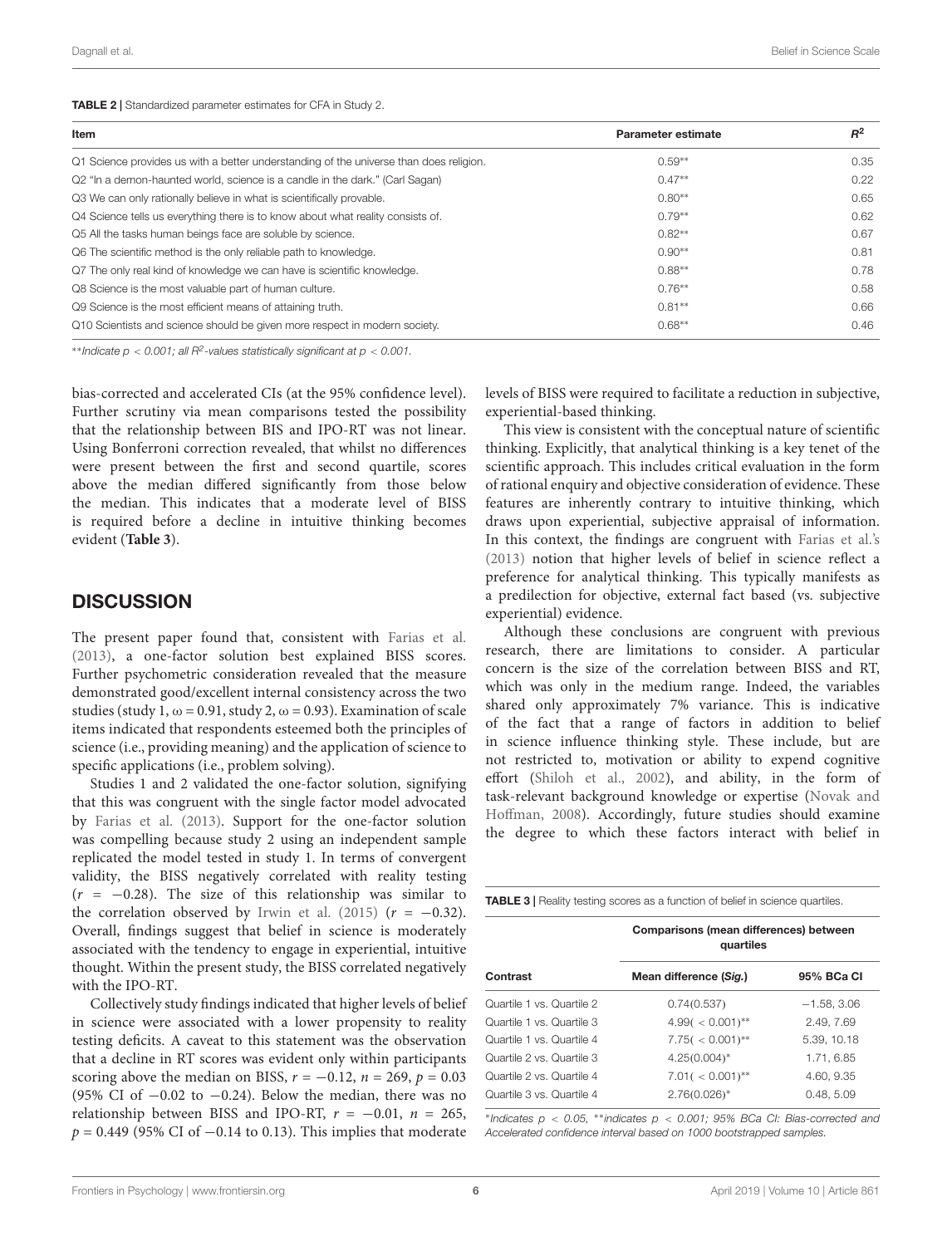science. It seems likely that high (vs. low cognitive) load and level of proficiency will influence the degree to which individuals appraise information, make decisions and draw on faith in science. With hindsight, the observation of a small correlation concurs with the view that the IPO-RT assesses a peculiar definition of thinking style. Specifically, one that indexes reality distortions and psychotic like phenomena [\(Lenzenweger et al.,](#page-8-11) [2001\)](#page-8-11).

A further concern is that both the BISS and IPO-RT are only "proxy" indirect measures of preferential thinking style. Accordingly, the scales do not directly assess thought. Instead, they index qualities reflective of the respective thinking style [\(Denovan et al.,](#page-8-15) [2017b\)](#page-8-15). In this context, it is important to note that BISS assesses "belief in the veracity of the scientific principles and methods," and IPO-RT taps the inclination to draw upon internal (rather than external) cognitions. Moreover, the present study failed to consider demographic factors such as level of education and occupational statues, which may indirectly influence critical thinking and belief in science. Thus, subsequent research could consider also the degree to which these factors affect belief in science.

Regarding BISS, there is an important distinction between confidence in the concept of science and the application of science based rationality. Many scientific informed discussions, such as those around climate change and the extinction of the dinosaurs, require systematic evaluation of information collected via methodical means. However, this process is often truncated, or terminated prematurely. This is often the case when individuals hold strong views about a topic and select (either consciously or unconsciously) evidence that supports their perspective. This assimilation bias leads to the dismissal of disconfirming evidence [\(Lord](#page-8-35) [et al.,](#page-8-35) [1979;](#page-8-35) [Whitmarsh,](#page-9-19) [2011\)](#page-9-19). Hence, it is possible to have a high belief in science, but base decision making on experiential (intuitive) rather than rational (analytical) appraisal of evidence.

In the case of the IPO-RT, reality testing is an abstract, spontaneous cognitive-perceptual process. Subsequently, individuals may lack either conscious awareness, or veridical insight into the nature of reality testing [\(Denovan et al.,](#page-8-15) [2017b\)](#page-8-15). This is especially true because metacognition encompasses two principle mechanisms, knowledge of and control of cognition [\(Larkin,](#page-8-36) [2009;](#page-8-36) [Schneider and](#page-9-20) [Artelt,](#page-9-20) [2010\)](#page-9-20). Measuring cognitive processes is difficult for these reasons. This is true of metacognitive measures generally. Consequently, the relationship between subjective performance and actual performance is often weak [\(Rabbitt](#page-9-21) [and Abson,](#page-9-21) [1990;](#page-9-21) [Reid and MacLullich,](#page-9-22) [2006;](#page-9-22) [Buelow et al.,](#page-8-37) [2014\)](#page-8-37). Hence, future studies should examine the extent to which belief in science predicts performance on objective critical thinking skills tests. This will reveal the degree to which belief in the scientific approach corresponds to an analytical thinking style.

It would also be worthwhile examining interactions between other factors related to cognitive style, such as dogmatism, and belief in science. Dogmatism is particularly pertinent because it denotes close-mindedness [\(Rokeach,](#page-9-23) [1960;](#page-9-23) [Shearman](#page-9-24) [and Levine,](#page-9-24) [2006\)](#page-9-24). Specifically, the propensity to select and process information in a manner that reinforces prior opinions/expectations [\(Ottati et al.,](#page-9-25) [2018\)](#page-9-25). Accordingly, inflexible adherence to belief is likely to affect appraisal of evidence independent of thinking style. Open-minded cognition in contrast is unbiased and involves selection and processing of information in a manner unaffected by prior opinions/expectations [\(Church and Samuelson,](#page-8-38) [2016;](#page-8-38) [Ottati et al.,](#page-9-25) [2018\)](#page-9-25). In the case of belief in science, this could produce overreliance on the concept of science and a dismissal of the limitations of the scientific approach. This is certainly the case when science acts as a form of faith that assists individuals to cope with stressful and anxietyprovoking situations [\(Farias et al.,](#page-8-5) [2013\)](#page-8-5). This represents an affective rather than a rational approach, which is the antithesis of analytical, objective thought. Hence, scientific extremism is a form of radical secular faith characterized by a subjective worldview.

This paper indicates that the BISS is satisfactory at a psychometric level. However, further research is necessary because belief in science is a relatively new construct. Explicitly, consideration of this alongside other belief related measures would further understanding of the belief in science construct. This is important because secular beliefs, such as Humanism and belief in progress have demonstrated the same compensatory mechanisms as belief in science [\(Rutjens](#page-9-2) [et al.,](#page-9-2) [2010\)](#page-9-2). Examining relationships between these factors will provide a better understanding of their commonalities and differences. For instance, belief in science provides a framework for comprehending the world. Within this science, people may regard science as intellectually and socially progressive. However, science in the strictest sense is neutral and amoral.

Indeed, as [Sarewitz](#page-9-26) [\(2015\)](#page-9-26) notes, the social, moral, and ethical implications of deploying advances, such as new technology are contentious rather than the science findings. Thus, scientific advancements may not produce beneficial outcomes. In this context, it may prove worthwhile to investigate whether increased understanding of the scientific method reduces its positive effects relative to Humanism and belief in progress. If no differences are evident, then this suggests that any belief system that provides explanations of the world will afford comfort and assurance (see [Preston and Epley,](#page-9-27) [2005\)](#page-9-27). Thus, it may be that positive beliefs by their nature have beneficial psychological effects. These arise largely from subjective rather than evidential means.

# ETHICS STATEMENT

The research team gained ethical authorization for a program of studies exploring relationships between anomalous beliefs, decision-making, and cognitive-perceptual personality factors as part of the grant bidding process. In total, there were three biannual calls (September 2012, 2014, and 2016). Review rated each application as routine and granted ethical approval. The Director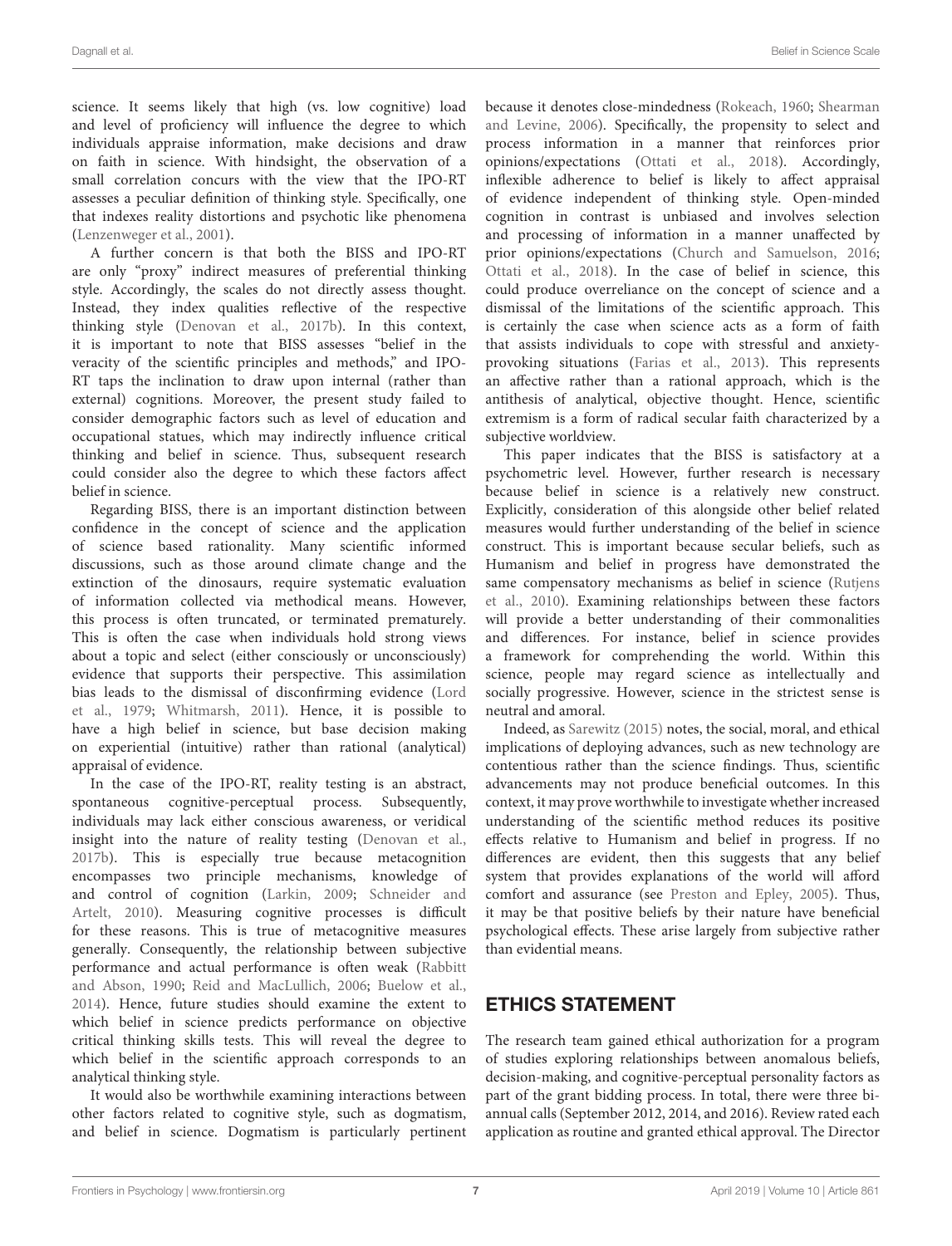of the Research Institute for Health and Social Change (Faculty of Health, Psychology and Social Care) and Ethics Committee within the Manchester Metropolitan University supervised this process. This process demanded that two experienced reviewers scrutinized the documentation. If research, as in this case, was classified as routine this constitutes full ethical approval. This was the required level of institutional approval at that point in time.

## **REFERENCES**

- <span id="page-8-7"></span>Aghababaei, N., Sohrabi, F., Eskandari, H., Borjali, A., Farrokhi, N., and Chen, Z. J. (2016). Predicting subjective well-being by religious and scientific attitudes with hope, purpose in life, and death anxiety as mediators. Pers. Indiv. Diff. 90, 93–98. [doi: 10.1016/j.paid.2015.10.046](https://doi.org/10.1016/j.paid.2015.10.046)
- <span id="page-8-4"></span>Ano, G. G., and Vasconcelles, E. B. (2005). Religious coping and psychological adjustment to stress: a meta-analysis. J. Clin. Psychol. 61, 461–480. [doi: 10.1002/](https://doi.org/10.1002/jclp.20049) [jclp.20049](https://doi.org/10.1002/jclp.20049)
- <span id="page-8-17"></span>Brown, T. A. (2006). Confirmatory Factor Analysis for Applied Research. New York, NY: Guildford Press.
- <span id="page-8-31"></span>Browne, M. W., and Cudeck, R. (1993). "Alternative ways of assessing model fit," in Testing Structural Equation Models, eds K. A. Bollen and J. S. Long (Beverly Hills, CA: Sage), 136–162.
- <span id="page-8-37"></span>Buelow, M. T., Tremont, G., Frakey, L. L., Grace, J., and Ott, B. R. (2014). Utility of the cognitive difficulties scale and association with objective test performance. Am. J. Alzheimer's Dis. Other Dement. 29, 755–761. [doi: 10.1177/](https://doi.org/10.1177/1533317514539032) [1533317514539032](https://doi.org/10.1177/1533317514539032)
- <span id="page-8-18"></span>Byrne, B. M. (2010). Structural Equation Modeling With AMOS: Basic Concepts, Applications, and Programming. New York, NY: Routledge/Taylor & Francis Group.
- <span id="page-8-33"></span>Chen, F. F. (2007). Sensitivity of goodness of fit indexes to lack of measurement invariance. Struct. Equa. Model. 14, 464–504. [doi: 10.1080/1070551070130](https://doi.org/10.1080/10705510701301834) [1834](https://doi.org/10.1080/10705510701301834)
- <span id="page-8-38"></span>Church, I., and Samuelson, P. (2016). Intellectual Humility: An Introduction to the Philosophy and Science. London: Bloomsbury Publishing.
- <span id="page-8-28"></span>Çokluk, Ö, and Koçak, D. (2016). Using horn's parallel analysis method in exploratory factor analysis for determining the number of factors. Educ. Sci. 16, 537–551. [doi: 10.12738/estp.2016.2.0328](https://doi.org/10.12738/estp.2016.2.0328)
- <span id="page-8-14"></span>Dagnall, N., Denovan, A., Parker, A., Drinkwater, K., and Walsh, S. (2018). Confirmatory factor analysis of the inventory of personality organization-reality testing subscale. Front. Psychol. 9:1116. [doi: 10.3389/fpsyg.2018.01116](https://doi.org/10.3389/fpsyg.2018.01116)
- <span id="page-8-13"></span>Dagnall, N., Drinkwater, K., Denovan, A., and Parker, A. (2015a). Suggestion, belief in the paranormal, proneness to reality testing deficits and perception of an allegedly haunted building. J. Parapsychol. 79, 87–104.
- <span id="page-8-21"></span>Dagnall, N., Drinkwater, K., Parker, A., Denovan, A., and Parton, M. (2015b). Conspiracy theory and cognitive style: a worldview. Front. Psychol. 6:206. [doi:](https://doi.org/10.3389/fpsyg.2015.00206) [10.3389/fpsyg.2015.00206](https://doi.org/10.3389/fpsyg.2015.00206)
- <span id="page-8-20"></span>Dagnall, N., Drinkwater, K., Parker, A., and Rowley, K. (2014). Misperception of chance, conjunction, belief in the paranormal and reality testing: a reappraisal. Appl. Cogn. Psychol. 28, 711–719. [doi: 10.1002/acp.3057](https://doi.org/10.1002/acp.3057)
- <span id="page-8-32"></span>Deng, L., and Chan, W. (2017). Testing the difference between reliability coefficients alpha and omega. Educ. Psychol. Meas. 77, 185–203. [doi: 10.1177/](https://doi.org/10.1177/0013164416658325) [0013164416658325](https://doi.org/10.1177/0013164416658325)
- <span id="page-8-19"></span>Denovan, A., Dagnall, N., Dhingra, K., and Grogan, S. (2017a). Evaluating the perceived stress scale among UK university students: implications for stress measurement and management. Stud. High. Educ. 44, 120–133. [doi: 10.1080/](https://doi.org/10.1080/03075079.2017.1340445) [03075079.2017.1340445](https://doi.org/10.1080/03075079.2017.1340445)
- <span id="page-8-15"></span>Denovan, A., Dagnall, N., Drinkwater, K., Parker, A., and Clough, P. (2017b). Perception of risk and terrorism-related behavior change: dual influences of probabilistic reasoning and reality testing. Front. Psychol. 8:1721. [doi: 10.3389/](https://doi.org/10.3389/fpsyg.2017.01721) [fpsyg.2017.01721](https://doi.org/10.3389/fpsyg.2017.01721)
- <span id="page-8-12"></span>Drinkwater, K., Dagnall, N., and Parker, A. (2012). Reality testing, conspiracy theories, and paranormal beliefs. J. Parapsychol. 76, 57–77.
- <span id="page-8-24"></span>Drinkwater, K., Denovan, A., Dagnall, N., and Parker, A. (2017). An Assessment of the dimensionality and factorial structure of the revised paranormal belief scale. Front. Psychol. 8:1693. [doi: 10.3389/fpsyg.2017.01693](https://doi.org/10.3389/fpsyg.2017.01693)

## AUTHOR CONTRIBUTIONS

ND contributed to theoretical focus and analysis, and design, background, and data collection. AD contributed to theoretical focus, and led on analysis and model testing. KD contributed to and supported all sections. AP commented on drafts – provided theoretical background and draft feedback.

- <span id="page-8-25"></span>Drinkwater, K., Denovan, A., Dagnall, N., and Parker, A. (2018). The Australian sheep-goat scale: an evaluation of factor structure and convergent validity. Front. Psychol. 9:1594. [doi: 10.3389/fpsyg.2018.01594](https://doi.org/10.3389/fpsyg.2018.01594)
- <span id="page-8-5"></span>Farias, M., Newheiser, A. K., Kahane, G., and de Toledo, Z. (2013). Scientific faith: belief in science increases in the face of stress and existential anxiety. J. Exp. Soc. Psychol. 49, 1210–1213. [doi: 10.1016/j.jesp.2013.05.008](https://doi.org/10.1016/j.jesp.2013.05.008)
- <span id="page-8-6"></span>Gray, J. (2004). Heresies. London: Granta books.
- <span id="page-8-34"></span>Hair, J. F., Anderson, R. E., Tatham, R. L., and Black, W. C. (1998). Multivariate Data Analysis, 5th Edn. Upper Saddle River, NJ: Prentice Hall.
- <span id="page-8-1"></span>Heine, S. J., Proulx, T., and Vohs, K. D. (2006). The meaning maintenance model: On the coherence of social motivations. Pers. Soc. Psychol. Rev. 10, 88–110. [doi: 10.1207/s15327957pspr1002\\_1](https://doi.org/10.1207/s15327957pspr1002_1)
- <span id="page-8-0"></span>Hogg, M. A., and Mulling, B. (1999). "Joining groups to reduce uncertainty: Subjective uncertainty reduction and group identification," in Social Identity and Social Cognition, eds D. Abrams and M. A. Hogg (Oxford, UK: Blackwell), 249–279.
- <span id="page-8-30"></span>Hopwood, C. J., and Donnellan, M. B. (2010). How should the internal structure of personality inventories be evaluated? Pers. Soc. Psychol. Rev. 14, 332–346. [doi: 10.1177/1088868310361240](https://doi.org/10.1177/1088868310361240)
- <span id="page-8-16"></span>Hurley, A. E., Scandura, T. A., Schriesheim, C. A., Brannick, M. T., Seers, A., Vandenberg, R. J., et al. (1997). Exploratory and confirmatory factor analysis: guidelines, issues, and alternatives. J. Organ. Behav. 18, 667–683.
- <span id="page-8-3"></span>Inzlicht, M., Tullett, A. M., and Good, M. (2011). The need to believe: A neuroscience account of religion as a motivated process. Relig. Brain Behav. 1, 192–212. [doi: 10.1080/2153599X.2011.647849](https://doi.org/10.1080/2153599X.2011.647849)
- <span id="page-8-27"></span>Irwin, H. J. (2004). Reality testing and the formation of paranormal beliefs: a constructive replication. J. Soc. Psych. Res. 68, 143–152.
- <span id="page-8-10"></span>Irwin, H. J., Dagnall, N., and Drinkwater, K. (2015). The role of doublethink and other coping processes in paranormal and related beliefs. J. Soc. Psych. Res. 79, 80–97.
- <span id="page-8-8"></span>Irwin, H. J., Dagnall, N., and Drinkwater, K. (2016). Dispositional scepticism, attitudes to science, and belief in the paranormal. Aus. J. Parapsychol. 16, 117–131.
- <span id="page-8-9"></span>Irwin, H. J., and Marks, A. D. (2013). The 'Survey of scientifically unaccepted beliefs': a new measure of paranormal and related beliefs. Aus. J. Parapsychol. 13, 133–167.
- <span id="page-8-2"></span>Kay, A. C., Whitson, J. A., Gaucher, D., and Galinsky, A. D. (2009). Compensatory control: achieving order through the mind, our institutions, and the heavens. Curr. Dir. Psychol. Sci. 18, 264–268. [doi: 10.1111/j.1467-8721.2009.01649.x](https://doi.org/10.1111/j.1467-8721.2009.01649.x)
- <span id="page-8-22"></span>Kernberg, O. F. (1996). "A psychoanalytic theory of personality disorders," in Major Theories of Personality Disorder, eds J. F. Clarkin and M. F. Lenzenweger (New York, NY: Guilford Press), 106–140.
- <span id="page-8-23"></span>Langdon, R., and Coltheart, M. (2000). The cognitive neuropsychology of delusions. Mind Lang. 15, 184–218. [doi: 10.1111/1468-0017.00129](https://doi.org/10.1111/1468-0017.00129)
- <span id="page-8-36"></span>Larkin, S. (2009). Metacognition in Young Children. New York, NY: Routledge.
- <span id="page-8-11"></span>Lenzenweger, M. F., Clarkin, J. F., Kernberg, O. F., and Foelsch, P. A. (2001). The Inventory of personality organization: psychometric properties, factorial composition, and criterion relations with affect, aggressive dyscontrol, psychosis proneness, and self-domains in a nonclinical sample. Psychol. Assess. 13, 577–591. [doi: 10.1037/1040-3590.13.4.577](https://doi.org/10.1037/1040-3590.13.4.577)
- <span id="page-8-35"></span>Lord, C. G., Ross, L., and Lepper, M. R. (1979). Biased assimilation and attitude polarization: the effects of prior theories on subsequently considered evidence. J. Pers. Soc. Psychol. 37, 2098–2109. [doi: 10.1037/0022-3514.37.11.2098](https://doi.org/10.1037/0022-3514.37.11.2098)
- <span id="page-8-26"></span>Mardia, K. V. (1970). Measures of multivariate skewness and kurtosis with applications. Biometrika 57, 519–530. [doi: 10.1093/biomet/57.3.519](https://doi.org/10.1093/biomet/57.3.519)
- <span id="page-8-29"></span>Marsh, H. W., Vallerand, R. J., Lafrenière, M. A. K., Parker, P., Morin, A. J., Carbonneau, N., et al. (2013). Passion: does one scale fit all? Construct validity